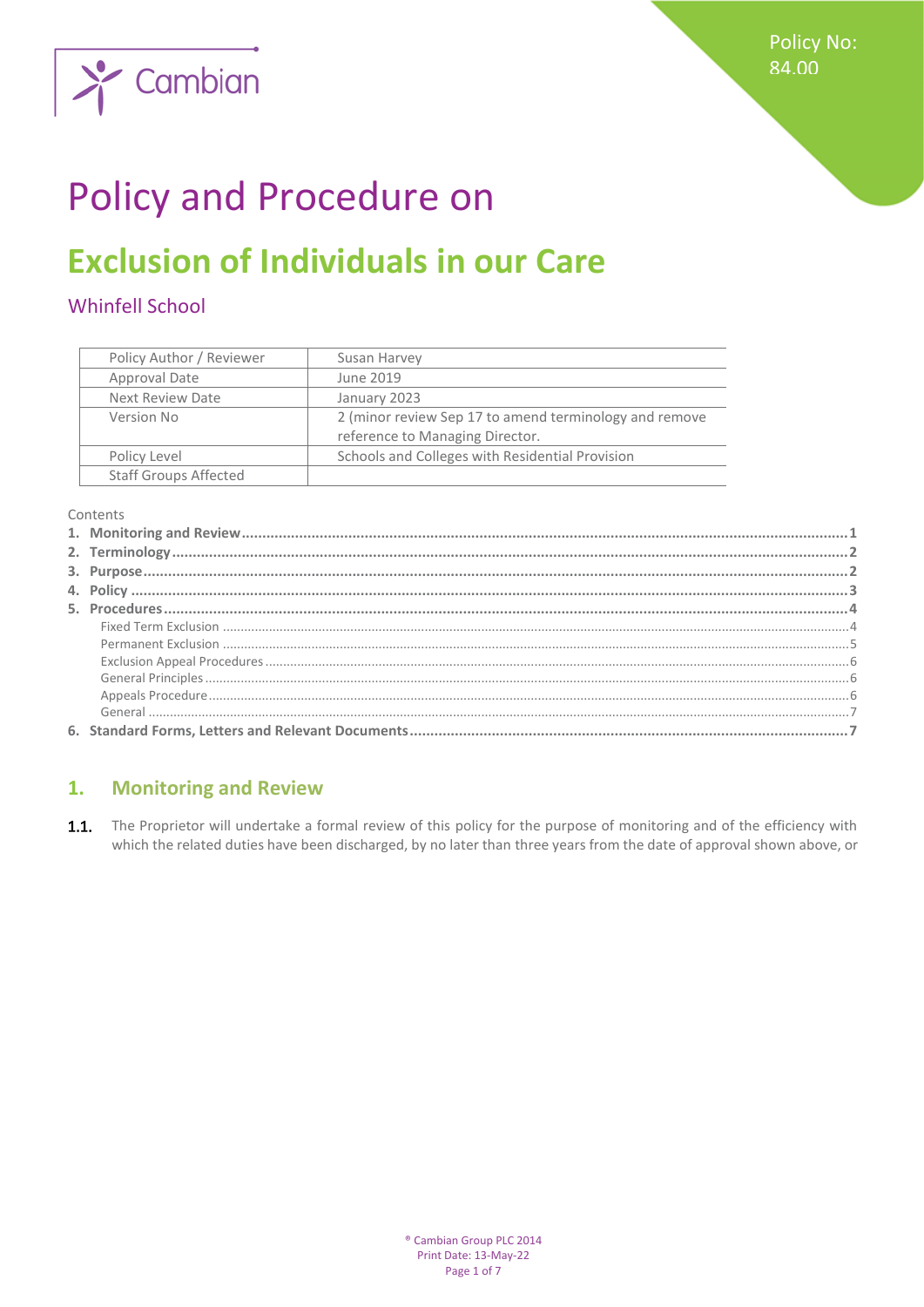

earlier if significant changes to the systems and arrangements take place, or if legislation, regulatory requirements or best practice guidelines so require.

The local content of this document will be subject to continuous monitoring, refinement and audit by the Head of  $1.2.$ Service.

Signed:

sh hers

John Ivers Paddy Sandham **Proprietor, Cambian Group Principal**<br> **Principal October 2019 Principal Principal Principal Principal Principal Principal Principal Principal Principal Principal Principal Principal Principal** 

January 2022

## <span id="page-1-0"></span>**2. Terminology**

|  |  |  |  |  | 2.1. Our aim is to use consistent terminology throughout this policy and all supporting documentation as follows: |  |
|--|--|--|--|--|-------------------------------------------------------------------------------------------------------------------|--|
|--|--|--|--|--|-------------------------------------------------------------------------------------------------------------------|--|

| 'Establishment' or 'Location          | this is a generic term which means the Children's<br>Home/school/college. Whinfell School is a Residential School and<br>Care Home                                                                       |
|---------------------------------------|----------------------------------------------------------------------------------------------------------------------------------------------------------------------------------------------------------|
| <b>Individual</b>                     | means any child or young person under the age of 18 or young<br>adult between the ages of 18 and 25. At Whinfell School we have<br>16 attending and/or residing between the ages of 11-19                |
| <b>Service Head / Head of Service</b> | This is the senior person with overall responsibility for the School<br>At Whinfell School this is the Principal who is Paddy Sandham<br>Registered Manager is Ian Sharpe.                               |
| <b>Key Worker</b>                     | Members of staff that have special responsibility for Individuals<br>residing at or attending the Establishment.                                                                                         |
| Parent, Carer, Guardian               | means parent or person with Parental Responsibility                                                                                                                                                      |
| <b>Regulatory Authority</b>           | Regulatory Authority is the generic term used in this policy to<br>describe the independent regulatory body responsible for<br>inspecting and regulating services. At Whinfell School this is<br>Ofsted. |
| <b>Social Worker</b>                  | This means the worker allocated to the child/family. If there is no<br>allocated worker, the Duty Social Worker or Team Manager is<br>responsible.                                                       |
| <b>Placing Authority</b>              | Placing Authority means the local authority/agency responsible<br>for placing the child or commissioning the service                                                                                     |
| <b>Staff</b>                          | Means full or part-time employees of Cambian, agency workers,<br>bank workers, contract workers and volunteers.                                                                                          |

## <span id="page-1-1"></span>3. Purpose

Policy Name: Exclusions<br>Page 2 of 7

Version: 2 
2 
<br>
Policy Name: Exclusions
Publicy Name: Exclusions
Publicy Name: Exclusions
Policy Name: Exclusions
Next Review Date: June 2021

20019

20019 Print Date: 13-May-22 Page 2 of 7 Reviewed: June 2019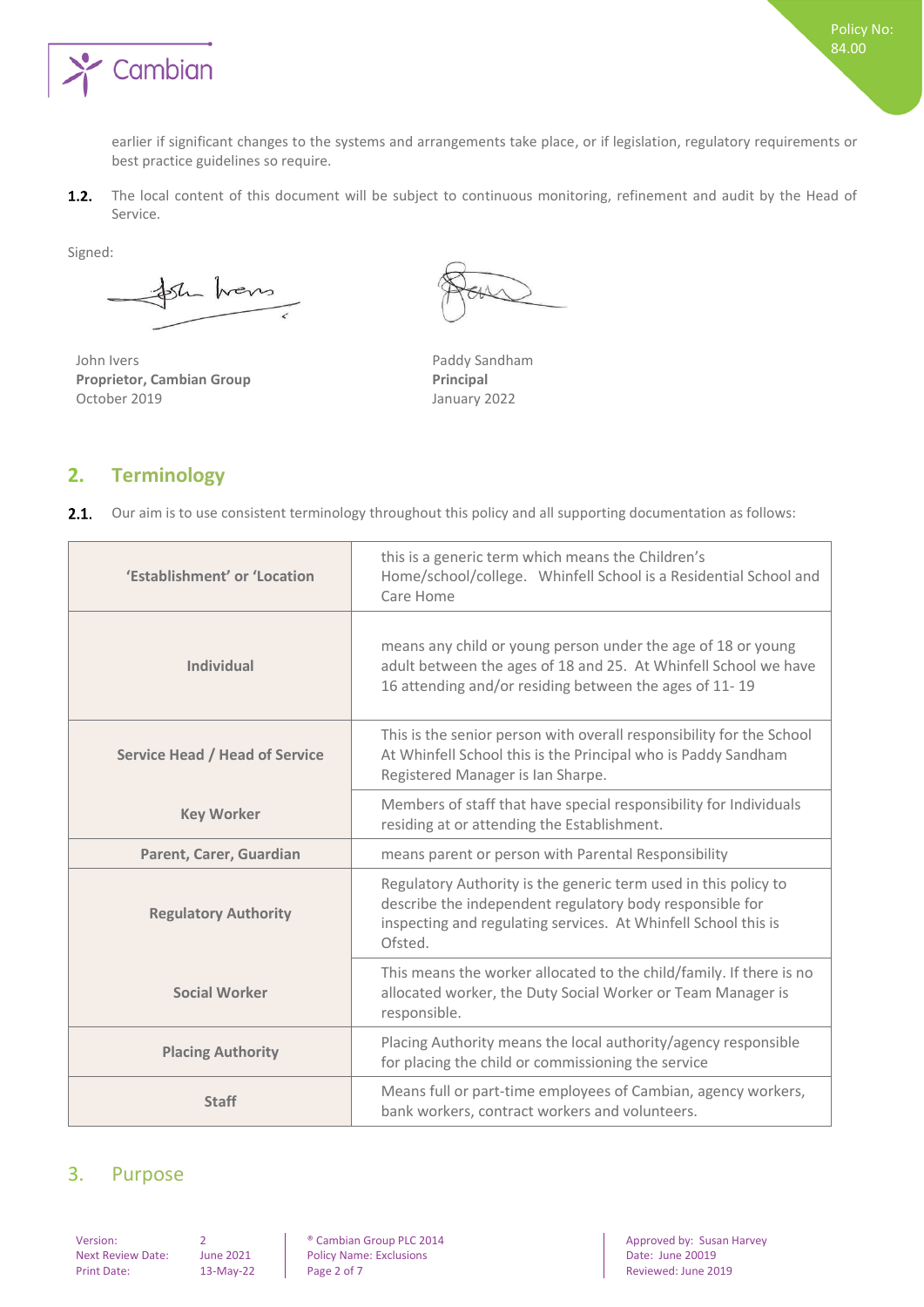

- $3.1.$ This policy deals with the exclusion of individuals in our care at a Cambian locations that are registered with the DfE as schools.
- $3.2.$ It affects all staff.
- $3.3.$ Make sure that you are familiar with the detail and what is expected of you under the policy.
- $3.4.$ The purpose of the policy is:
	- To ensure that Cambian complies with all the relevant current legislation and other National Standards which govern this area of our work.
	- To have in place at all establishments within the Group, Exclusion policies and procedures relating to Exclusion and Appeals against Exclusion which meet the tenets of natural justice.
	- To provide Heads of service with a mechanism that allows them to take appropriate steps to deal with individuals in our care whose needs cannot be met at a particular time and whose continued presence would be detrimental to the safety or welfare of themselves or others.

## <span id="page-2-0"></span>4. Policy

- 4.1. This policy only applies to individuals in our care who are resident in establishments which are registered with the DfE as residential schools.
- 4.2. A decision to exclude and Individual is a serious one. Individuals in our care shall only be excluded in extreme circumstances and, generally, only where all available strategies have proved unsuccessful.
- 4.3. Only a Head of Service (or in the absence of the Head, the Deputy Head) has the authority to exclude an individual in our care.
- 4.4. Individuals in our care shall only be excluded on either a permanent basis, or for a fixed term not exceeding 45 days in any one school year, in accordance with the guidelines and statutory requirements laid down by the DfE.
- 4.5. An Appeals Procedure shall be in place to enable the placing authority to appeal against a permanent exclusion.
- 4.6. There shall be no right of appeal against fixed term exclusions.
- 4.7. Heads of Service must consult and liaise with the Director of Operations and involve parents and the placing authority at any time when circumstances arise in relation to any individual in our care which could eventually lead to an exclusion and at all stages before a decision to exclude an individual in our care, either for a fixed term or permanently, is made. This will avoid short notice developments and allow as much time as possible for pre-planning by all concerned.
- $4.8.$ Within the 48 hours following any exclusion Heads of Service shall provide confirmation of and full information (including a record of the actions taken by staff) regarding the exclusion, in writing, to the parents, placing authorities and the Director of Operations.
- $4.9.$ Informal or unofficial exclusions are illegal regardless of whether they are done with the agreement of carers. However, there may be occasions where specific and unusual circumstances suggest that rather than using a fixed-term exclusion, an individual in our care returns home with the agreement of the Head of Service, the parents and the LA for a coolingoff period e.g. where such a measure would prevent an occurrence that would lead to a fixed- term exclusion.
- 4.10. The Head of Service must provide a date and time when the individual in our care should return to the school. In the case of a permanent exclusion, the date it takes effect.
- **4.11.** The Head of Service must arrange a reintegration interview with parents during or following the expiry of any fixed term exclusion. If possible the interview should be held on the day the individual in our care returns to school. Where it is appropriate the individual in our care should normally attend all or part of the interview. The purpose of the reintegration interview is to assist the reintegration of the Individual and promote the improvement of his or her behaviour. It provides an opportunity to discuss how behaviour problems can be addressed, what measures can be put

Next Review Date: June 2021 | Policy Name: Exclusions | Date: June 20019 Print Date: 13-May-22 Page 3 of 7 Reviewed: June 2019

Version: 2 2 | ® Cambian Group PLC 2014 | Approved by: Susan Harvey<br>
Next Review Date: June 2021 | Policy Name: Exclusions | Date: June 20019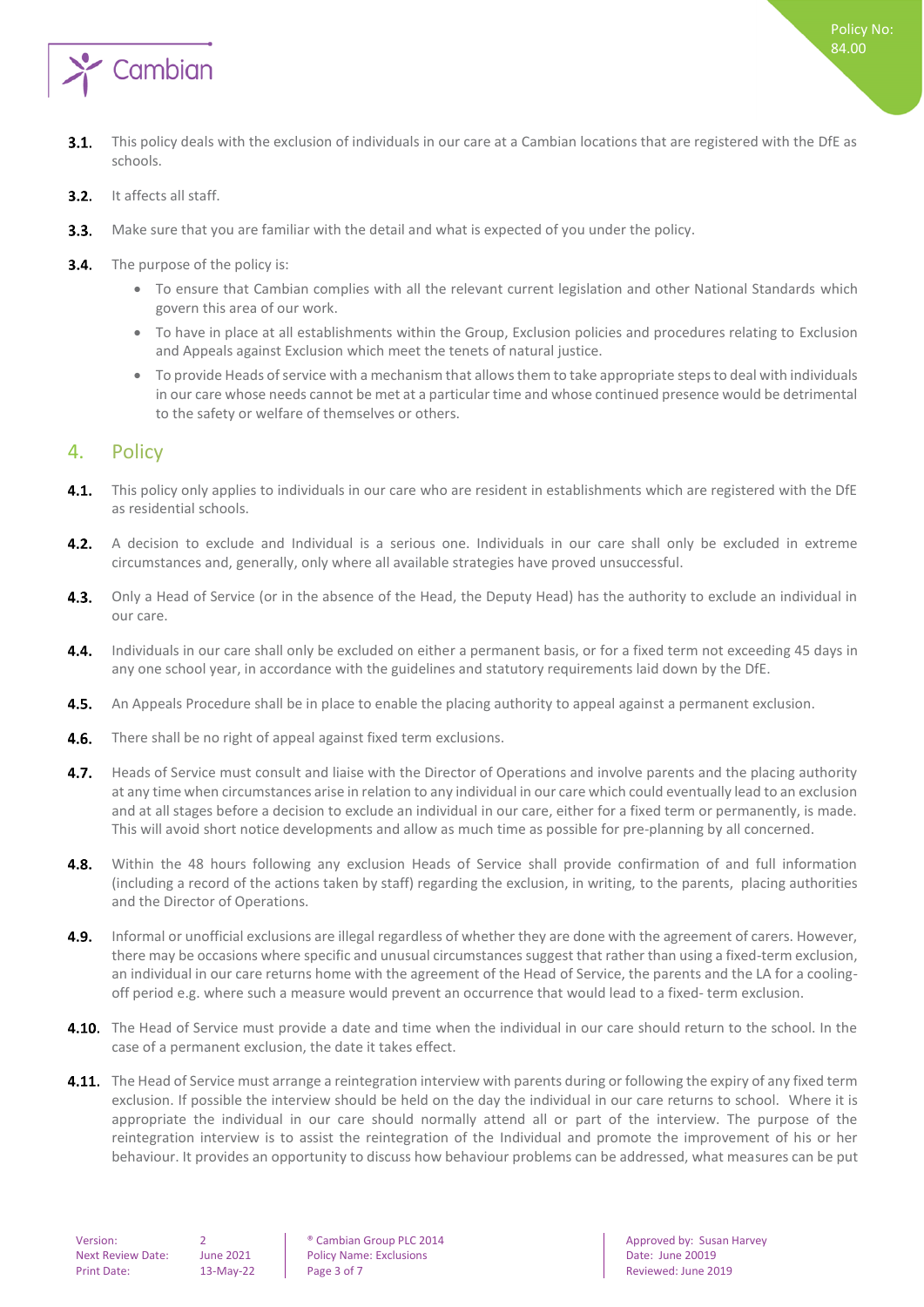

in place to support his/her continued education. It is good practice to combine the notice relating to a reintegration interview with the notice of informing the parent of the exclusion.

<span id="page-3-0"></span>**4.12.** In the case of a student aged 18 or over the legislation allows them to appear on their own behalf.

### 5. Procedures

- **5.1.** Heads of Service should note that this policy has been adopted by the Group on the basis that all establishments will carry out comprehensive pre-placement and initial placement assessments on every Individual to ensure that his or her needs can be met satisfactorily before a placement is finally confirmed. Accordingly, it is anticipated that the authority to exclude an individual in our care will be used only in exceptional circumstances (usually where the issue which has arisen could not reasonably, and or by proper prior assessment, have been previously foreseen).
- $5.2.$ In establishments catering for individuals with complex learning difficulties who are placed in the establishment in question for 52 weeks a year, exclusion should only be considered and take place where:
	- The degree or frequency of the individual in our care's severe challenging behaviours increases to such a significant extent beyond those apparent and in the contemplation of the parties at the time of his/her admission, and poses an unacceptable risk to the individual in our care, other individuals in our care or staff.
	- The individual in our care's medical or psychiatric condition becomes such that he/she requires specialist medical or psychiatric treatment of a kind that the establishment concerned is not equipped and/or qualified to provide.

#### <span id="page-3-1"></span>**Fixed Term Exclusion**

- **5.3.** In the event of the fixed term exclusion of an individual in our care with complex learning difficulties (placed at the establishment for 52 weeks a year) the following procedures should be observed:
	- The parents and Authority will be notified by telephone at least seven days before such exclusion takes place, and the exclusion to be confirmed in writing not later than 48 hours after the telephoned notification.
	- Following any such notice the establishment and the Authority will consult together in partnership to determine how the Individual's new needs should best be met.
	- At the start of any period of exclusion the individual in our care will be returned to the care of the Authority/parent(s)/guardian(s) as appropriate until either agreement is reached between the establishment and the Authority for the Individual's return to the establishment or the expiry of the fixed period of the exclusion, whichever is earlier. The cost of any transport shall not be the responsibility of the establishment.
	- The fees will continue to be paid at the full rate and accommodation will continue to be held available for the individual in our care at the establishment until the individual in our care returns to the establishment or is permanently excluded or the placement contract is otherwise terminated.
- **5.4.** In the event of a fixed term exclusion of an individual in our care with Asperger Syndrome/Autism (placed at the establishment during term time only) the following procedures should be observed:
	- The parents and Authority will be notified by telephone at least 24 hours before such an exclusion takes place except in the case of emergency when such telephone notification will be given at the earliest time practicable and in each case confirmed in writing not later than 48 hours after the telephoned notification.
	- The individual in our care will be returned to the care of the Authority/parent(s)/guardian(s) as appropriate until either agreement is reached between the establishment and the Authority for the individual in our care's return to the establishment or the expiry of the fixed period of the exclusion, whichever is earlier. The arrangements and cost of any transport shall not be the responsibility of the establishment. However, where the Head makes

Next Review Date: June 2021 | Policy Name: Exclusions | Date: June 20019 Print Date: 13-May-22 Page 4 of 7 Reviewed: June 2019

Version: 2 2 **8 Cambian Group PLC 2014 Approved by: Susan Harvey PLC 2014** Approved by: Susan Harvey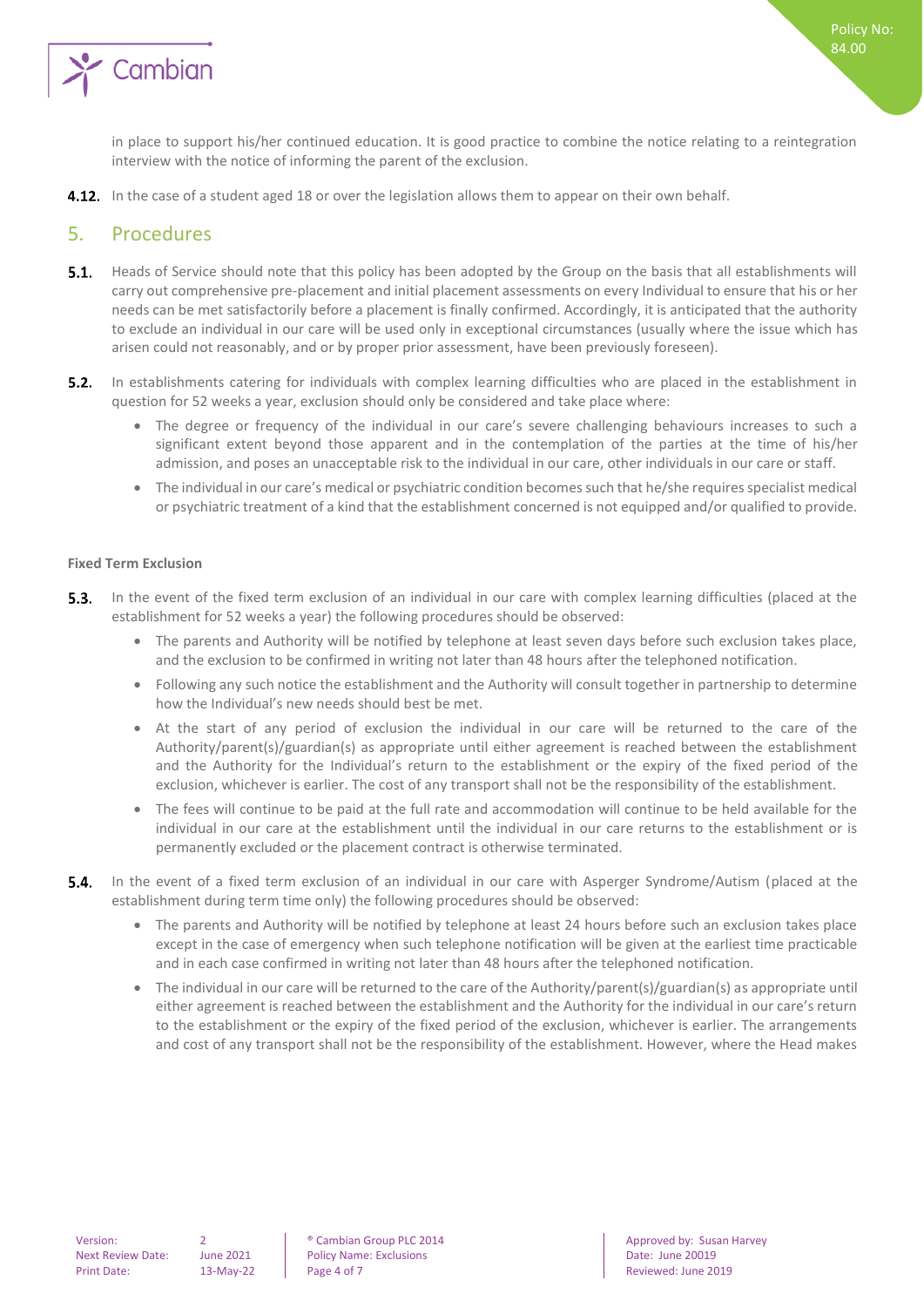

arrangements for returning the individual in our care home, she/he may decide that the cost will be borne by the establishment.

• Fees will continue to be paid at the full rate and accommodation will continue to be held available for the individual in our care at the establishment until the individual in our care returns to the establishment or is permanently excluded or the agreement is otherwise terminated.

#### <span id="page-4-0"></span>**Permanent Exclusion**

- $5.5.$ Written notice of any permanent exclusion of the individual in our care will be given to the Authority and the individuals in our care parent(s)/guardian(s) and will include details of the Appeals Procedure which the Authority will then be entitled to exercise in accordance with the terms of such procedure. Details of the Appeals Procedure are set out in Section 4.
- Heads of Service shall note that, where exclusion is permanent, the placing authority ceases to be responsible for the  $5.6.$ payment of fees as from the date of the decision to permanently exclude. The Fees Invoicing Department of the Group shall therefore be informed without delay of that date in order that the necessary amendments can be made to fee invoice procedures.
- $5.7.$ Parents and placing authorities should be informed of The Behaviour Support Policy and this policy on Exclusion when individuals in our care are admitted.
- **5.8.** Where exclusions take place, a summary document shall be produced by the Head of Service giving details of the circumstances leading up to the exclusion. This should be forwarded to those parties referred to at para 2.7 above.
- **5.9.** Excluded individuals in our care shall only be handed over to a responsible and known adult.
- **5.10.** If the parent does not comply with the request of the Head of Service to receive the individual in our care at home, the school must have due regard for the individual's safety in deciding what action to take. If efforts to resolve the issue

Next Review Date: June 2021 | Policy Name: Exclusions | Date: June 20019 Print Date: 13-May-22 Page 5 of 7 Reviewed: June 2019

Version: 2 ® Cambian Group PLC 2014 Approved by: Susan Harvey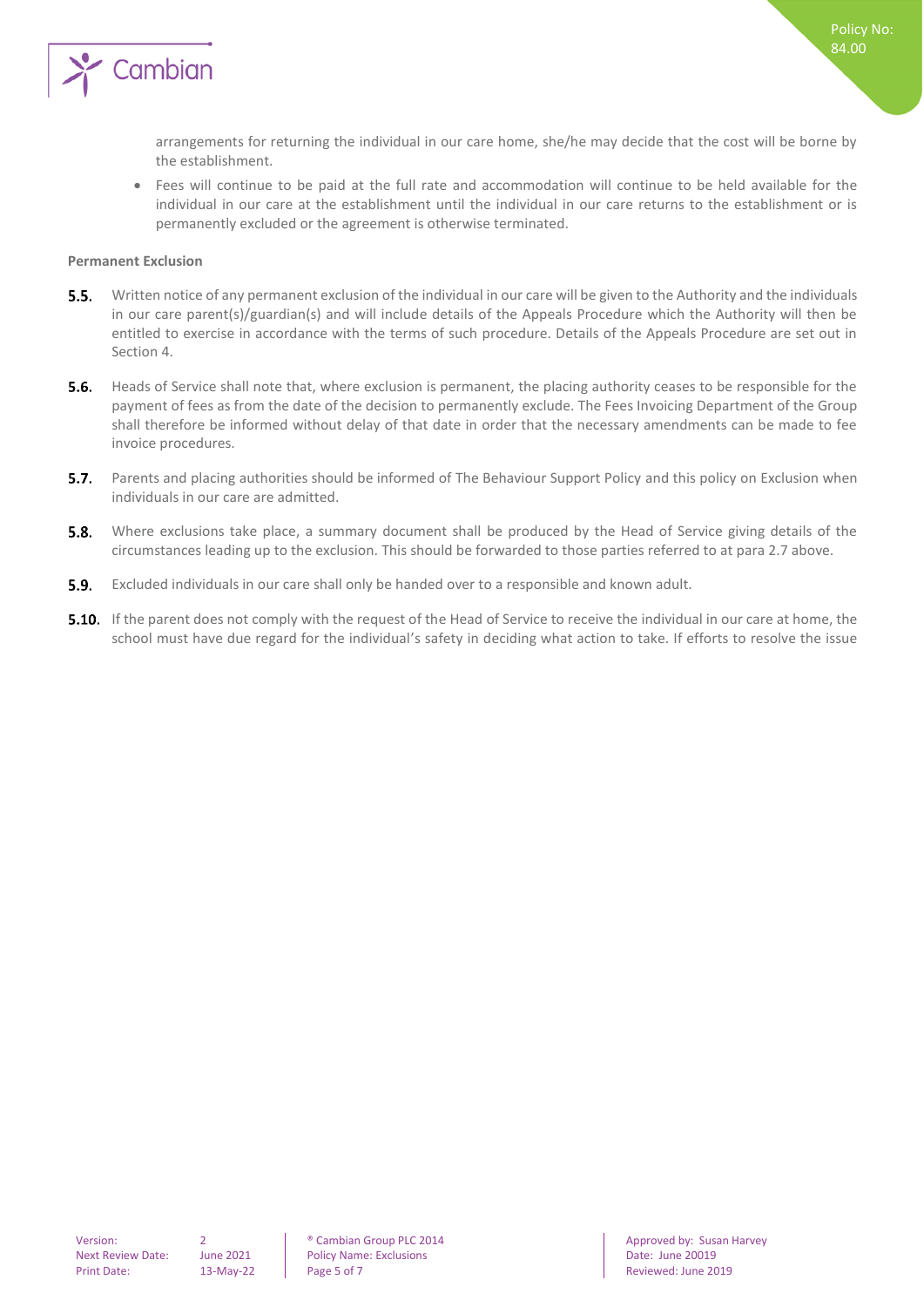

with the parents are unsuccessful the Head of Service should seek advice from Social Services and consider whether to contact the Education Welfare Service.

- **5.11.** All exclusion cases should be treated in the strictest confidence. Only those who need to know the details of exclusion should be informed of them.
- **5.12.** Where appropriate, individuals in our care on fixed term exclusions shall be given work to be done at home and returned to the schools/centre for marking.
- **5.13.** Individual fixed term exclusions should be for the shortest time necessary.
- **5.14.** Every effort should be made to avoid exclusions which result in an individual missing a Public examination.
- **5.15.** In operating the procedures in this policy, Heads of Service should take note of the general guidance issued by the DfE in the updated 2017 document "Exclusion from maintained schools, Academies and pupil referral units in England A guide for those with legal responsibilities in relation to exclusion".
- **5.16.** The guidance is designed to ensure fairness and openness in the handling of exclusions and whilst it is not strictly binding on independent schools it is the Group's policy to have regard to it in managing exclusions.

#### <span id="page-5-0"></span>**Exclusion Appeal Procedures**

#### <span id="page-5-1"></span>**General Principles**

- 5.17. Natural justice and the intention that independent establishments catering wholly or mainly for individuals in our care with SEN shall operate procedures similar to those required of maintained schools require that an Appeals Procedure against the permanent exclusion of an individual in our care shall be in place.
- **5.18.** There shall not be an Appeals Procedure in relation to fixed term exclusions, only in relation to permanent exclusions.
- **5.19.** The appeal shall be entered on behalf of the individual in our care and in his/her best interests and will, in effect, be an appeal for his/her reinstatement.
- **5.20.** The appeal shall be entered by the placing authority (as the party with whom the establishment has a contract) which shall undertake such prior consultations with parents/guardians as it thinks fit.
- <span id="page-5-2"></span>**5.21.** Notwithstanding the above, Cambian Group retains the right of final decision which shall be binding on all parties.

#### **Appeals Procedure**

- **5.22.** If and when the decision to permanently exclude has been made the placing authority (referred to below as 'the authority') and the parents/guardians will be informed in writing of the right to appeal and told of the procedure for doing so by letter in the form attached.
- **5.23.** The appeal by the authority must:
	- be in writing;
	- be sent to the Head of the establishment within one calendar month of the date of the notification letter under  $4.1$
	- specify in reasonable detail the grounds upon which the appeal is based.
- **5.24.** When a written appeal, in correct order, has been received, it shall be passed by the Head of Service to the Director of Operations for action. The Head of Service shall be responsible for ensuring that the appeal is in correct order and will liaise with the authority as necessary, in writing, with a view to establishing as clearly as possible the issues to be considered by the Appeals Committee.
- **5.25.** The Chief Operating Officer/Director of Operations shall, within two weeks of receiving the appeal, convene a meeting of an Appeals Committee consisting of two nominees of the Board (either or both of whom may be members of the

| Version:          |  |  |
|-------------------|--|--|
| Next Review Date: |  |  |
| Print Date:       |  |  |

June 2021 Policy Name: Exclusions Date: June 20019 Print Date: 13-May-22 Page 6 of 7 Reviewed: June 2019

2 **8 Cambian Group PLC 2014 Approved by: Susan Harvey Cambian Group PLC 2014** Approved by: Susan Harvey